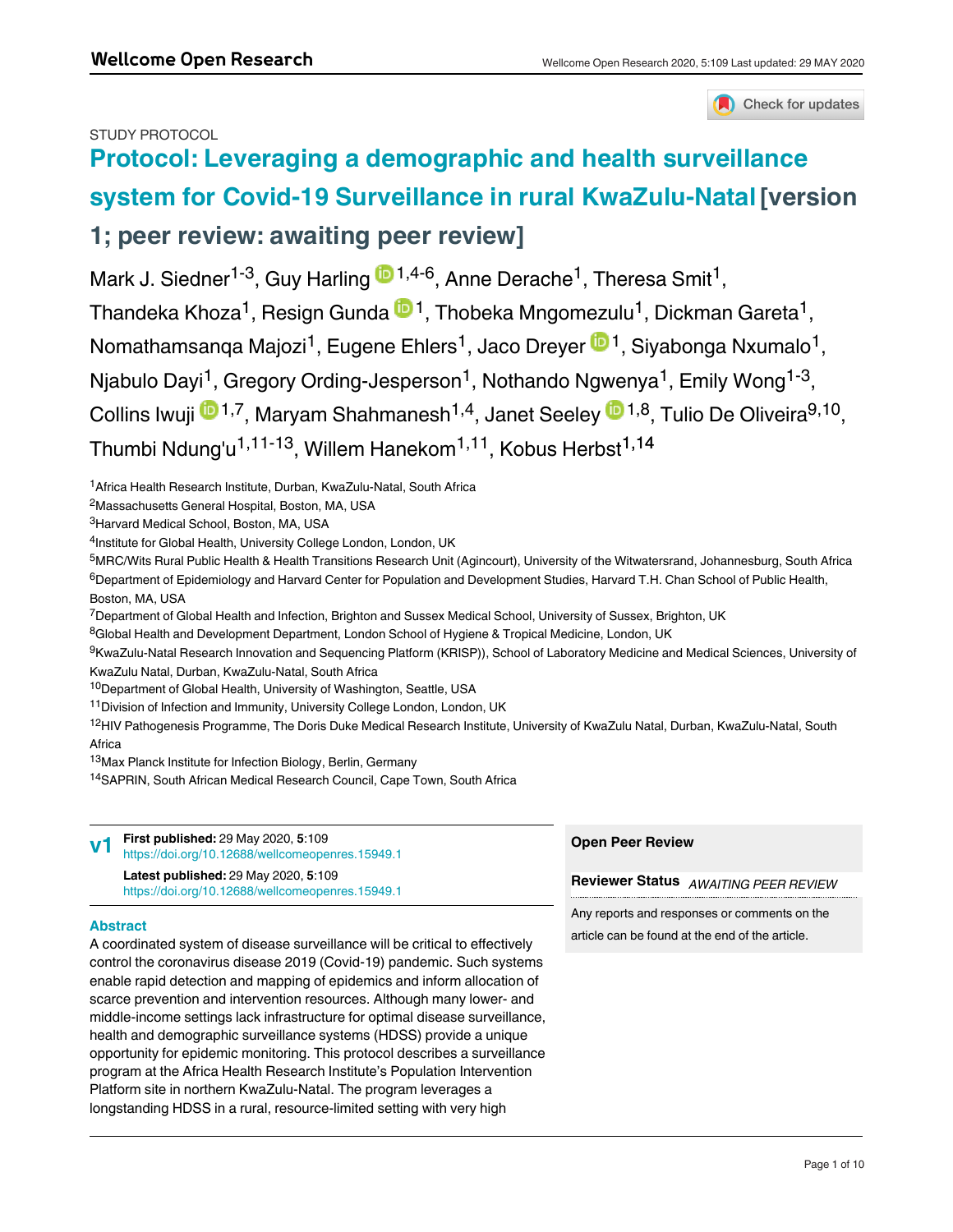prevalence of HIV and tuberculosis to perform Covid-19 surveillance. Our primary aims include: describing the epidemiology of the Covid-19 epidemic in rural KwaZulu-Natal; determining the impact of the Covid-19 outbreak and non-pharmaceutical control interventions (NPI) on behaviour and wellbeing; determining the impact of HIV and tuberculosis on Covid-19 susceptibility; and using collected data to support the local public-sector health response.

The program involves telephone-based interviews with over 20,000 households every four months, plus a sub-study calling 750 households every two weeks. Each call asks a household representative how the epidemic and NPI are affecting the household and conducts a Covid-19 risk screen for all resident members. Any individuals screening positive are invited to a clinical screen, potential test and referral to necessary care – conducted in-person near their home following careful risk minimization procedures. In this protocol we report the details of our cohort design, questionnaires, data and reporting structures, and standard operating procedures in hopes that our project can inform similar efforts elsewhere.

# **Keywords**

Covid-19, Surveillance, South Africa, Screening, Health and Demographic Surveillance System



This article is included in the [Coronavirus](https://wellcomeopenresearch.org/collections/covid19) [\(COVID-19\)](https://wellcomeopenresearch.org/collections/covid19) collection.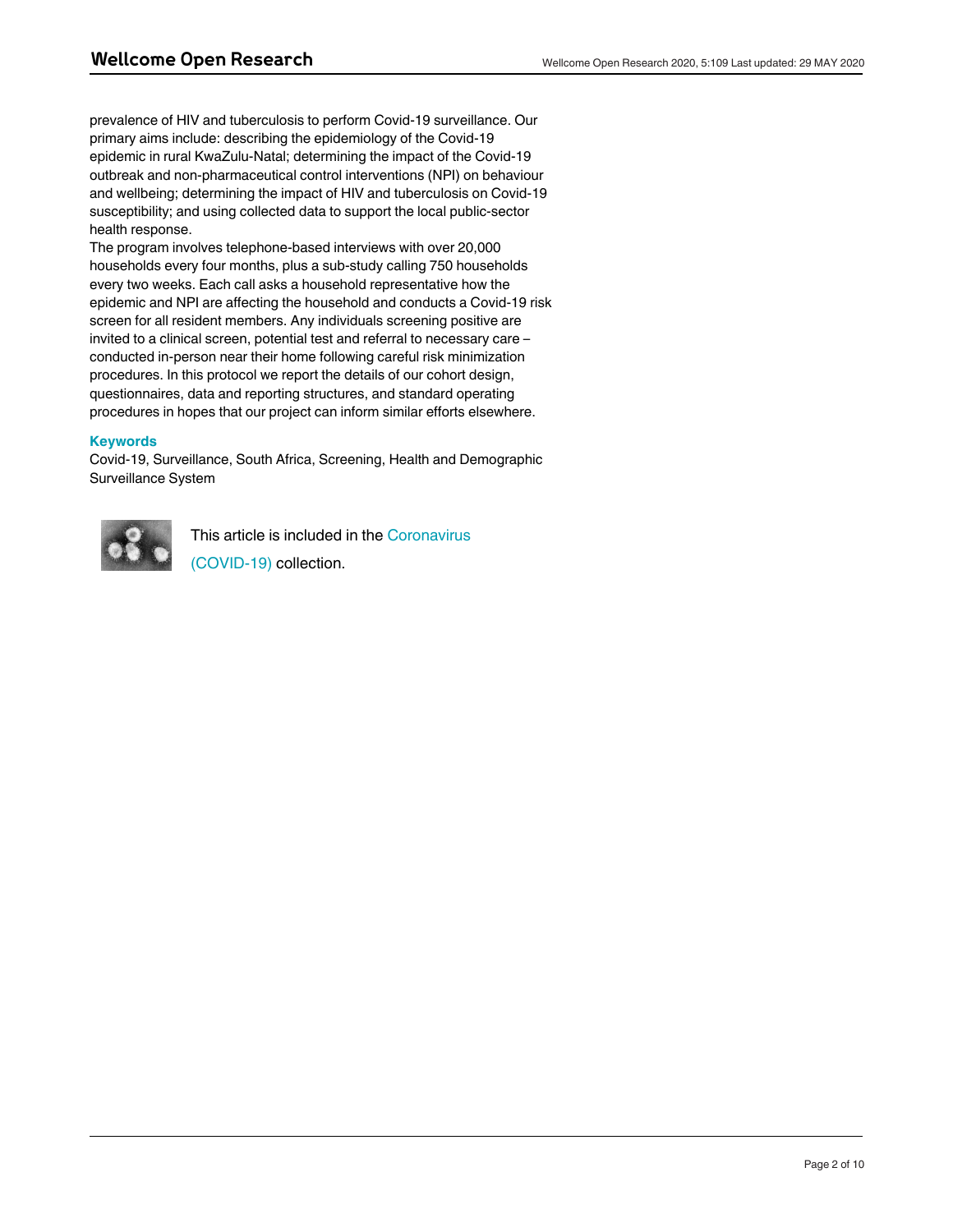#### **Corresponding author:** Kobus Herbst (kobus.herbst@ahri.org)

**Author roles: Siedner MJ**: Conceptualization, Formal Analysis, Investigation, Methodology, Project Administration, Resources, Visualization, Writing – Original Draft Preparation, Writing – Review & Editing; **Harling G**: Conceptualization, Formal Analysis, Investigation, Methodology, Visualization, Writing – Original Draft Preparation, Writing – Review & Editing; **Derache A**: Project Administration, Writing – Original Draft Preparation, Writing – Review & Editing; **Smit T**: Investigation, Methodology, Project Administration, Resources, Supervision, Validation, Writing – Review & Editing; **Khoza T**: Project Administration, Supervision, Writing – Review & Editing; **Gunda R**: Methodology, Project Administration, Writing – Review & Editing; **Mngomezulu T**: Methodology, Project Administration, Writing – Review & Editing; **Gareta D**: Data Curation, Resources, Software, Writing – Review & Editing; **Majozi N**: Project Administration, Writing – Review & Editing; **Ehlers E**: Software, Writing – Review & Editing; **Dreyer J**: Software, Writing – Review & Editing; **Nxumalo S**: Data Curation, Software, Writing – Review & Editing; **Dayi N**: Software, Writing – Review & Editing; **Ording-Jesperson G**: Data Curation, Software, Writing – Review & Editing; **Ngwenya N**: Methodology, Writing – Review & Editing; **Wong E**: Conceptualization, Methodology, Writing – Review & Editing; **Iwuji C**: Writing – Review & Editing; **Shahmanesh M**: Conceptualization, Writing – Review & Editing; **Seeley J**: Writing – Review & Editing; **De Oliveira T**: Methodology, Resources, Writing – Review & Editing; **Ndung'u T**: Investigation, Methodology, Validation, Writing – Review & Editing; **Hanekom W**: Funding Acquisition, Supervision, Writing – Review & Editing; **Herbst K**: Conceptualization, Data Curation, Funding Acquisition, Investigation, Methodology, Project Administration, Software, Supervision, Validation, Visualization, Writing – Original Draft Preparation, Writing – Review & Editing

**Competing interests:** No competing interests were disclosed.

**Grant information:** This work was supported by the Wellcome Trust through funding for Willem Hanekom [201433]; funding for Thumbi Ndung'u [107752]; and a Wellcome Trust/Royal Society Sir Henry Dale fellowship to Guy Harling [210479]. Kobus Herbst is supported by the South African Department of Science and Innovation, South African Medical Research Council and South African Population Research Infrastructure Network (SAPRIN). Thumbi Ndung'u is supported by African Academy of Sciences (AAS)'s Alliance for Accelerating Excellence in Science in Africa (AESA) [DEL-15-006] and the Wellcome Trust [107752]. Maryam Shahmanesh is supported by the National Institutes of Health [R01 MH114560] and the Bill & Melinda Gates Foundation [OPP1136774, OPP1171600]. Tulio de Oliveira and Thumbi Ndung'u are supported by the National Institutes of Health [U24 HG006941], South African Medical Research Council [MRC-RFA-UFSP-01-2013/UKZN HIVEPI] and the South African Department of Science and Innovation (DSI). Mark J. Siedner is supported by the National Institutes of Health [R01 AI124718, R01 AG059504]. Emily Wong is supported by the National Institutes of Health [K08 AI118538].

*The funders had no role in study design, data collection and analysis, decision to publish, or preparation of the manuscript.*

**Copyright:** © 2020 Siedner MJ *et al*. This is an open access article distributed under the terms of the [Creative Commons Attribution License](http://creativecommons.org/licenses/by/4.0/), which permits unrestricted use, distribution, and reproduction in any medium, provided the original work is properly cited.

**How to cite this article:** Siedner MJ, Harling G, Derache A *et al.* **Protocol: Leveraging a demographic and health surveillance system for Covid-19 Surveillance in rural KwaZulu-Natal [version 1; peer review: awaiting peer review]** Wellcome Open Research 2020, **5**:109 <https://doi.org/10.12688/wellcomeopenres.15949.1>

**First published:** 29 May 2020, **5**:109 <https://doi.org/10.12688/wellcomeopenres.15949.1>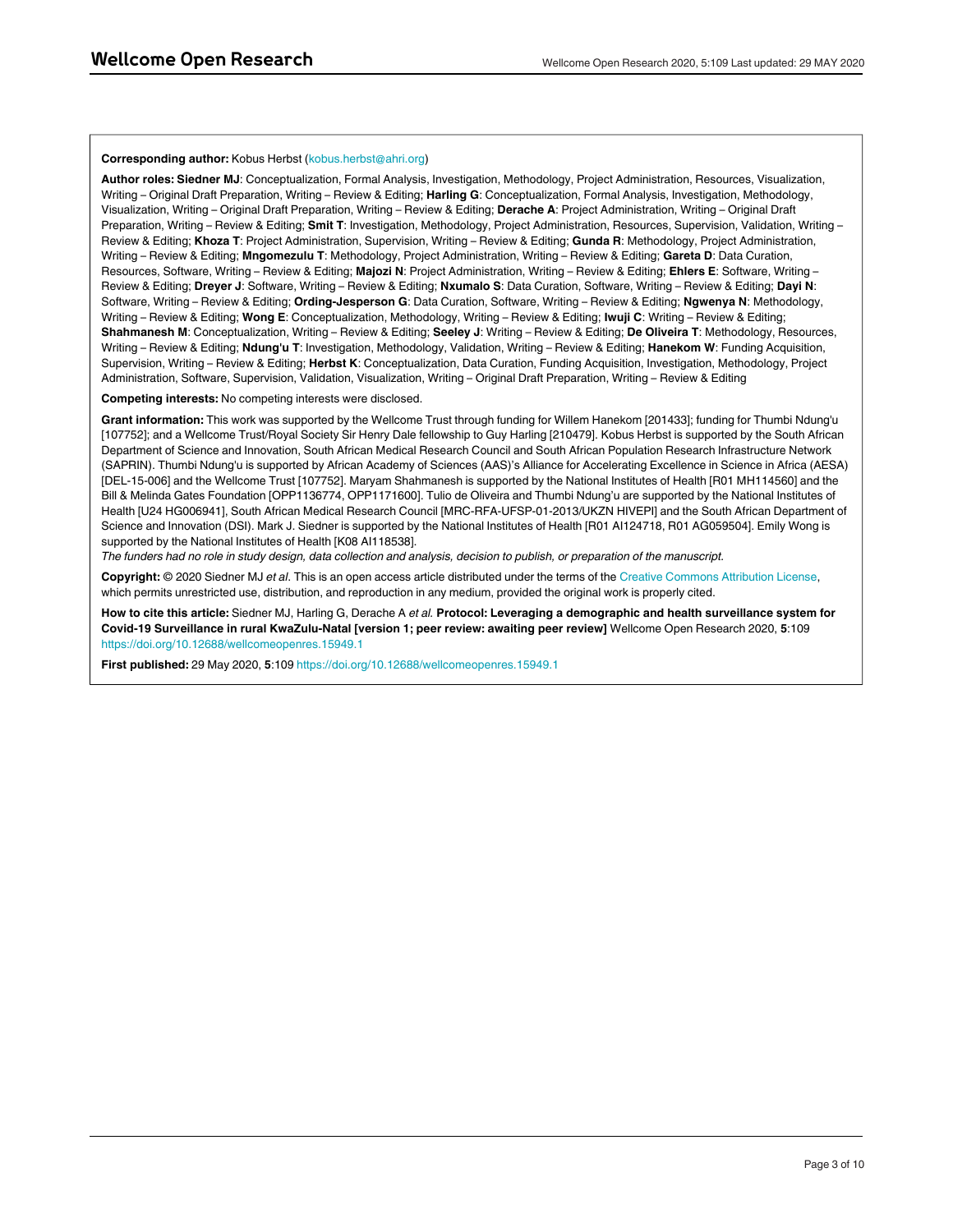### **Introduction**

The global emergence of the novel coronavirus, SARS-CoV-2, and the associated pandemic of coronavirus disease 2019 (Covid-19) in humans, has led to substantial morbidity and mortality<sup>1</sup>. Models project continued risk until effective treatment or vaccines become available, or sufficient immunity is induced in the population to limit transmission<sup>[2,3](#page-8-0)</sup>. The transmission and clinical patterns of the pandemic have been well documented in areas of the world where systematic data capture is in place $4-7$ . However, data from low- and middle-income countries (LMIC) remain scant.

Multiple factors place resource-limited settings at considerable risk of epidemics of respiratory disease. Housing structures, large informal work sectors, high population density (particularly in urban slums and settlements), lack of running water and access to hygiene resources, and a health infrastructure unprepared for diseases requiring advanced medical equipment, all place LMICs at risk of worse outcomes than higher-income settings $8-12$ . There have long been calls for strengthening public health preparedness in such countries<sup>13,14</sup>, but despite some progress<sup>15</sup>, significant capacity shortfalls remain in many LMICs<sup>16-18</sup>. As a result, low case numbers in resource-limited settings should not necessarily be interpreted to reflect a lack of disease transmission. A coordinated system of disease surveillance will be critical to effective prevention, control, and response to the Covid-19 epidemic in LMICs to enable rapid detection, transmission mapping, and non-pharmaceutical interventions, and to inform allocation of scarce prevention and intervention resources.

A unique opportunity for epidemic monitoring within the sub-Saharan Africa region is the presence of longstanding health and demographic surveillance systems  $(HDSS)^{19-21}$ . These routine data collection systems can serve as a vital tool in the public health response to Covid-19. HDSS data are typically collected through interviews that generate population-representative longitudinal cohorts, including information on demographics (births, deaths, migration), health status and behaviours. Historically, they have been conducted in person, however, they have increasingly incorporated telephonic or online data collection<sup>22,23</sup>. Additionally, HDSS are well-positioned to evaluate the long-term impacts of the epidemic, by measuring: (i) disease penetration through serologic testing; (ii) causes of death during and after the epidemic through the use of verbal autopsies $24-26$ ; and epidemic impact on economic indicators, and non-Covid healthcare access and health outcomes through ongoing interviews.

This protocol paper describes the program developed by the Africa Health Research Institute (AHRI) to leverage a longstanding HDSS to perform Covid-19 surveillance in a rural, resource-limited setting with very high prevalence of HIV and tuberculosis. In this protocol we illustrate how we have leveraged existing expertise and population-based surveillance infrastructure to conduct comprehensive Covid-19 surveillance in a rural area without existing surveillance capacity for rapidly evolving epidemic disease. We also highlight measures taken to minimize Covid-19 transmission risk while conducting this research. We provide our methods and surveillance tools as potential sources of guidance for others working in similar settings.

#### **Protocol**

#### Study aim and objectives

The aims of this study are to conduct active Covid-19 surveillance and to estimate the health and non-health impacts of the Covid-19 epidemic in rural South Africa. To achieve these aims we will implement longitudinal surveillance based on regular telephonic contact with households in a geographically defined population. This surveillance will allow us to meet the following programmatic and scientific objectives:

- a. Support the local public health response by the Department of Health (DoH) through screening, testing, case notification and linking Covid-19 cases to care;
- b. Describe the incidence and evolution of Covid-19 epidemic in a well-defined population in rural KwaZulu-Natal, including its distribution by age, gender and socio-demographic characteristics;
- c. Determine the impact of the Covid-19 outbreak and non-pharmaceutical control interventions on individual behaviour and wellbeing, household socio-economic status and health service delivery;
- d. Determine the impact of pre-existing health conditions, including HIV and tuberculosis on Covid-19 susceptibility, clinical presentation and outcomes.

#### Study setting

The study will be conducted within the AHRI Population Intervention Platform surveillance area in the uMkhanyakude district of KwaZulu-Natal province. The study area covers approximately 850 km<sup>2</sup>; it is largely rural with one town of approximately 30,000 residents, and among the lowest-ranked areas in South Africa in terms of socioeconomic status $27$ . A large proportion of the population live with HIV  $(\sim 20\%$  of men and  $~40\%$  of women aged 15–54 in 2017<sup>[28](#page-9-0)</sup>). Tuberculosis incidence in the district in 2015 was above the national average of 577 per  $100,000$  individuals<sup>29</sup>.

AHRI is a member of the South African Population Research Infrastructure Network (SAPRIN), an initiative funded by the National Department of Science and Innovation (DSI) and hosted by the South African Medical Research Council<sup>30</sup>. SAPRIN standardised the health and demographic surveillance protocols of the three established HDSS sites, in rural KwaZulu-Natal (AHRI), Limpopo and Mpumalanga<sup>27,30-[32](#page-9-0)</sup>. Through SAPRIN, the three HDSS sites agreed on a common Covid-19 surveillance protocol, which each node then adapted to its specific local health priorities and linkage to care pathways.

#### Underlying HDSS

Since 2000 AHRI has conducted surveillance of approximately 20,000 households (totalling over 100,000 resident individuals)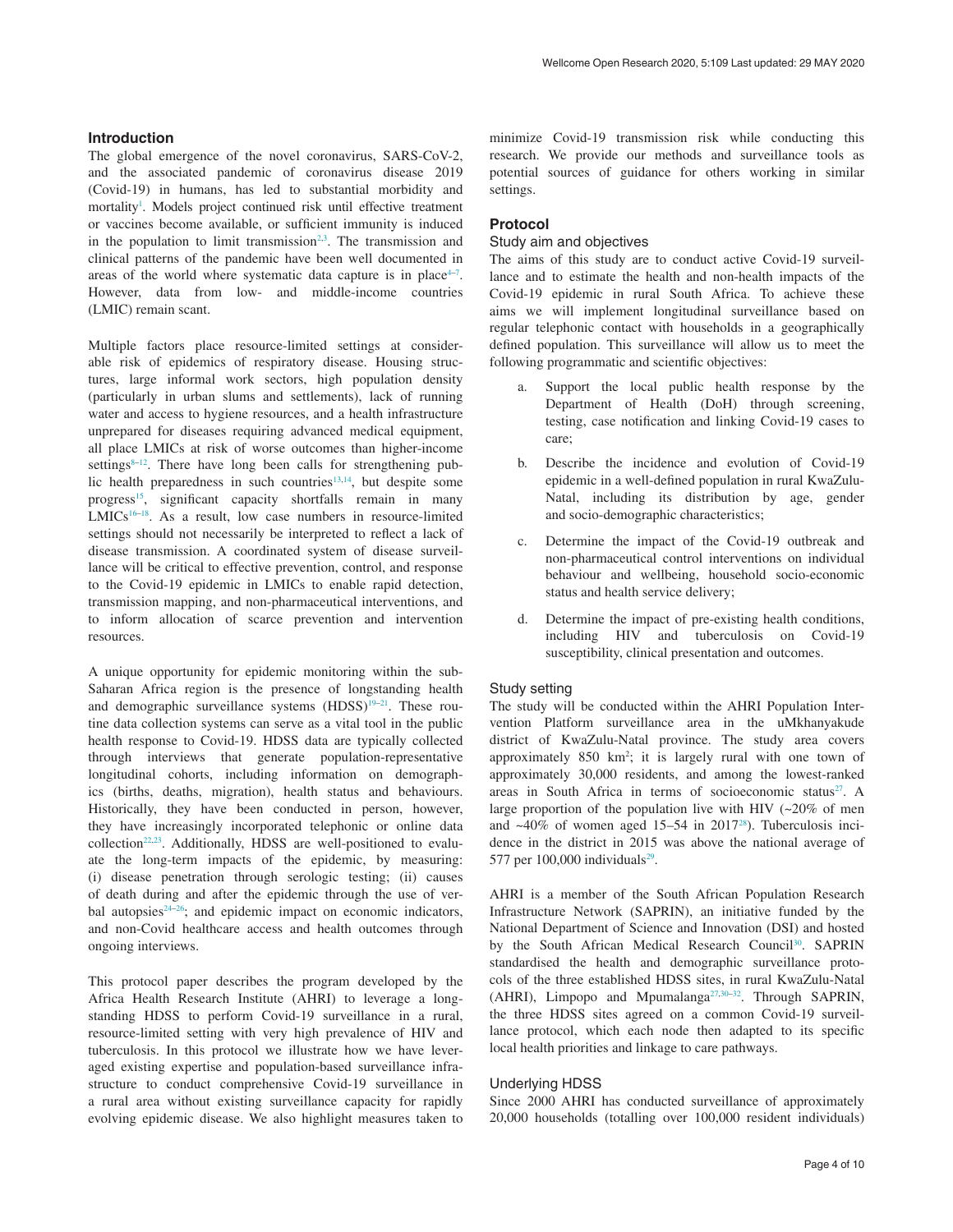to capture births, deaths, migrations and household socio-demographics. All households under surveillance are contacted once during each 15-week (triannual) surveillance cycle. All visits were initially face-to-face, but since 2017, two of the three data collection encounters each year have been collected using a telephonic interviewing platform, which allows for high-throughput surveillance. These interviews are conducted with one household senior representative, acting as proxy for all other members. In addition, residents aged 15 years and older are invited to participate individually in an annual biobehavioural survey. AHRI has also embedded data collection clerks within the eleven public health clinics and one district hospital serving the study population. These clerks electronically capture clinic visits and hospital admissions, and link these with the surveillance platform data for all consenting attendees. The population database is also routinely linked to the electronic tuberculosis and HIV treatment registers at these facilities. AHRI holds memoranda of understanding with the Provincial and District DoH that permit extraction of health record

data from primary care and hospital sites for linkage to the household surveillance dataset.

#### Study design

The overall flow of this study is described in Figure 1.

#### Household questionnaires

This protocol builds upon the underlying routine health and demographic surveillance. For the duration of the Covid-19 lockdown period (and until it is deemed safe by both the South African government and study investigators), physical household visits have been suspended and replaced by telephonic interviews with the household proxy respondent. In addition to the standard demographic surveillance questions, proxy respondents are asked to answer a Covid-19 questionnaire covering:

a. A screen for symptoms of Covid-19 for each resident household member, completed either by the proxy informant or the household member, if available;



**Figure 1. Study flow diagram.**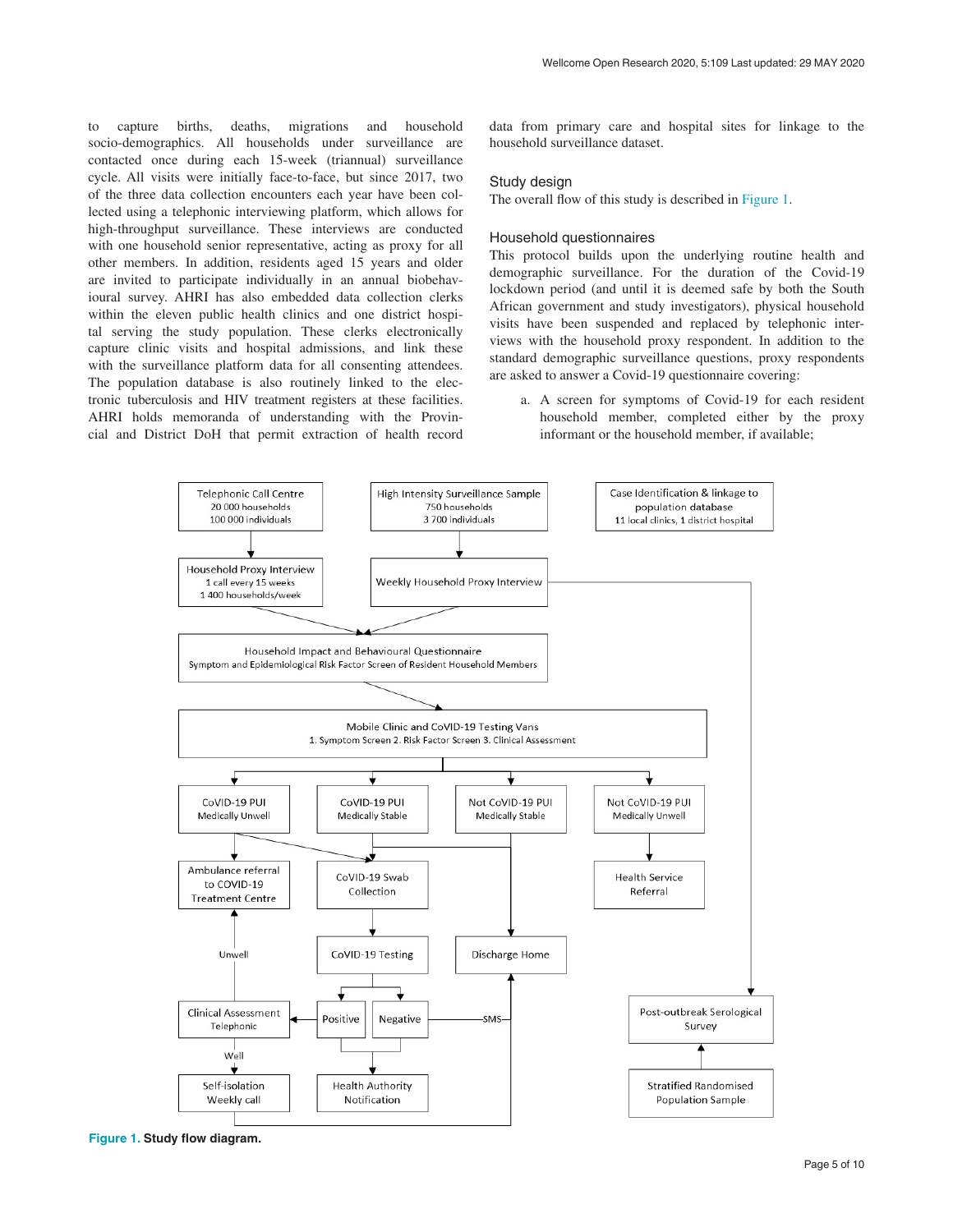- b. Epidemiologic risk factors for Covid-19 including known contacts, healthcare contact, and travel;
- c. Household awareness of Covid-19;
- d. Behaviour changes in response to the epidemic;
- e. Recent visitors to the household and recent travel patterns;
- f. Economic and healthcare impacts of Covid-19 non-pharmaceutical interventions on the household;
- g. Brief mental health assessments of the household respondent, using the Patient Health Questionnaire-2 and Generalized Anxiety Disorder-2 screening tools<sup>33,34</sup>;

To improve the temporal resolution of Covid-19 surveillance, a cohort of 750 households (approximately 3,750 individuals) will also be invited to participate in more intensive surveillance, with calls every two weeks, during which all Covid-19 questions are repeated. The intensive household cohort were randomly selected from all households for which at least one member also participated in a recent population-wide HIV, tuberculosis, and non-communicable disease healthcare screening study.

#### Individual questionnaires

To ensure that detailed information on reaction to the Covid-19 pandemic is available on the full age-range of residents, we will sample 400 past participants in the healthcare screening study, stratifying by age and gender, and oversampling those with multiple non-communicable health conditions. These individuals will be invited to participate in two-weekly calls to report directly on how the epidemic has affected them, including detailed descriptions of their travel and direct personal contact with others.

Additionally, a qualitative study will gather in-depth information from a further sub-sample of the study population. This will allow an in-depth understanding of perceptions of risks associated with Covid-19, and vulnerabilities experienced by the community. The work will identify contextually appropriate solutions to deleterious effects of both Covid-19 epidemic and non-pharmaceutical interventions used to mitigate its effects.

#### Clinical screening of persons under investigation

If a household member screens positive as a potential person under investigation (PUI) for Covid-19, based on the current South African Covid-19 screening guidelines (see full screening algorithm in Supplementary Material<sup>35</sup>), the individual is referred to an AHRI Covid-19 mobile testing centre for screening and a possible diagnostic test. These mobile testing centres will come to within walking distance of participant homes. The testing centres are staffed by AHRI research assistants and senior professional nurses and include strict infection control and personal protective equipment procedures<sup>35</sup>. A research assistant performs a symptom and epidemiologic screen to confirm PUI status. Those meeting PUI criteria are referred to a professional nurse who conducts a clinical examination for triage, including temperature, respiratory rate, and oxygen

saturation monitoring. Nurses then complete a testing and referral questionnaire (see Supplementary Material<sup>35</sup>) on a tablet computer using web-based REDCap forms<sup>36</sup>. Responses trigger assignment to one of the following statuses:

- a. PUIs who meet the case definition, and require clinical care will undergo Covid-19 testing and specimen collection, and then be referred to a local Covid-19 treatment facility;
- b. PUIs who meet the case definition, but who do not require clinical care, will undergo Covid-19 testing and specimen collection, and then be referred home for selfisolation after being given self-isolation and general Covid-19 educational materials;
- c. Individuals who do not meet the case definition for testing and require clinical care will be referred to a local health care facility;
- d. Individuals who do not meet the case definition and do not require clinical care will be sent home with Covid-19 information material.

#### Specimen collection and testing

Specimen collection consists of nasopharyngeal swab and oropharyngeal swabs placed together into a cryovial containing 2 ml viral transport medium labelled with a unique DataMatrix<sup>37</sup> barcode and electronically logged. For young children a single nasal mid-turbinate swab (collected from both nostrils) will replace the nasopharyngeal and oropharyngeal swabs. Specimens will be stored and shipped at 2–8°C to the AHRI Diagnostic Laboratory in Durban within 24 hours of sample collection, for processing and testing.

On receipt in the AHRI Diagnostic Laboratory, the specimens will be registered and tracked on the Laboratory Information Management system  $(LIMS)^{38}$  $(LIMS)^{38}$  $(LIMS)^{38}$  and undergo inactivation (at  $60^{\circ}C$ for 30 minutes). Following inactivation, extraction will be performed either manually using the QIAamp® Viral RNA kit (Qiagen, Germany) or on the ChemagicTM 360 Nucleic Acid Extractor (Perkin Elmer, Waltham, MA, USA) using Chemagic™ Viral DNA/RNA 300 Kit H96 (Perkin Elmer, Waltham, MA, USA). SARS-CoV-2 templates will be generated using the TaqMan™ 2019-nCoV Assay Kit v1 or v2 (Applied Biosystems, Foster City, CA, USA) and run on The Applied Biosystems QuantStudio 5 or 7 Real-Time PCR System by the KwaZulu-Natal Research Innovation and Sequencing Platform (KRISP) or by AHRI on a CFXTM Touch Real-Time System (Bio-Rad (Hercules, CA, USA) or Abbott m2000rt).

We will use comparative Ct to analyse 2019-nCoV assay data, with Ct <37 regarded as positive (CoV-2 RNA detected), Ct ≥37 but <40 considered indeterminate, and Ct ≥40 as negative. Indeterminate results will be repeated from the amplification process and if found to be indeterminate, the sample re-extracted and amplified; if the sample remains indeterminate it will be reported as suspected positive/positive. Positive cases with a Ct <20 will be genotyped using the ARTIC network SARS-CoV-2 whole genome sequencing (WGS) protocol at KRISP $39$ . WGS will be assembled using Genome Detective $40$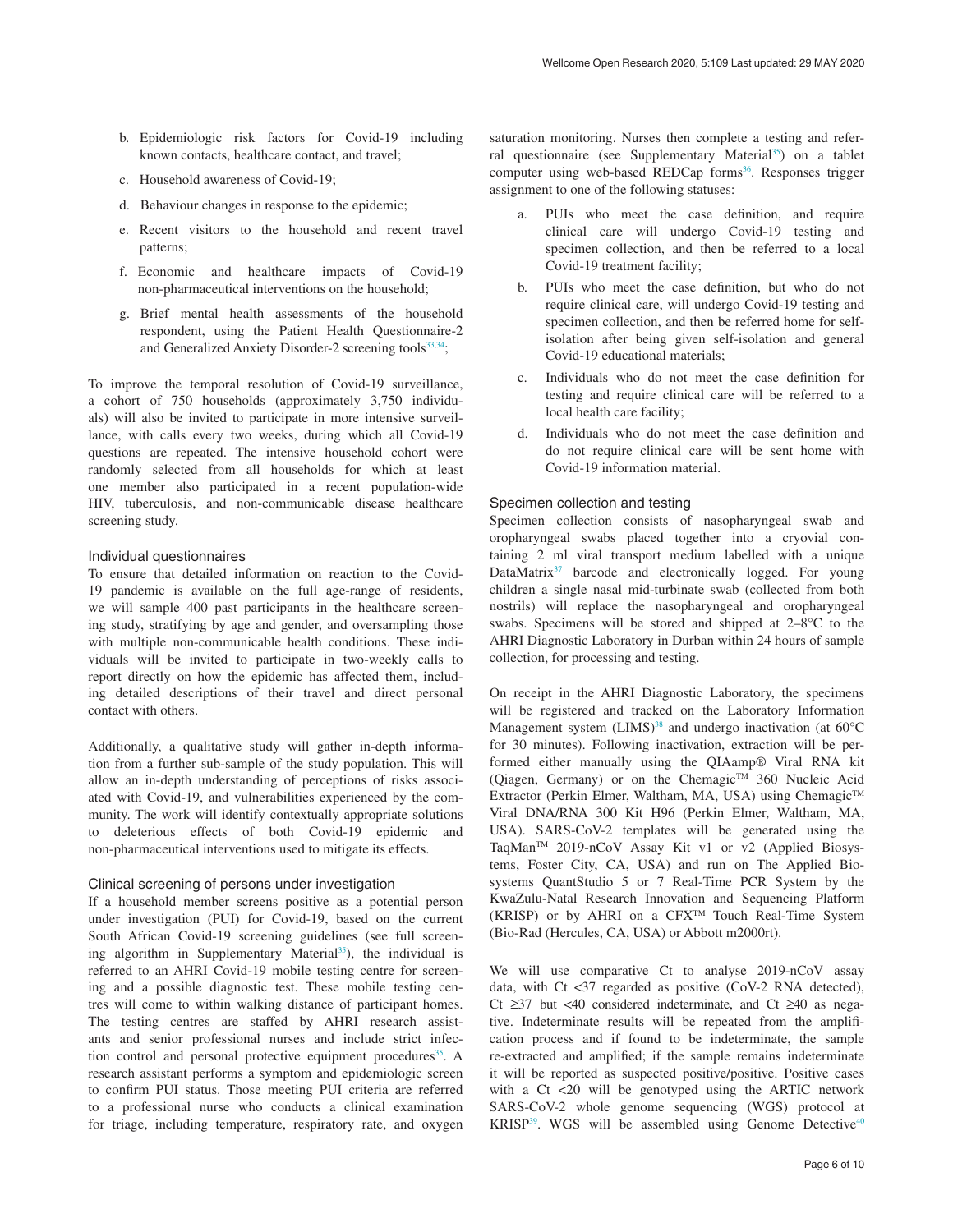and analysed using phylogenetic software applications, such as  $BEAST<sup>41</sup>$  and Nextstrain<sup>[42](#page-9-0)</sup>. All genomes will be analysed with over 12,000 WGS publicly available in the GISAID database $43$ .

#### Results reporting and disease monitoring

The SARS-CoV-2 test results will be electronically transferred to the study database and presented for clinical review to the study physician.

- a. PUIs testing negative for SARS-CoV-2 will be informed of their results via short message service (SMS);
- b. PUIs testing positive for SARS-CoV-2 will be called by a study physician to be informed of their results. Covid-19 cases will be followed longitudinally with phone calls every three days for clinical monitoring until resolution of symptoms. Those with worsening symptoms will be referred to the AHRI mobile testing centre for further attention and, if warranted, referral to the regional Covid-19 treatment centre.

All Covid-19 test results will be submitted to the [national notifi](https://mstrweb.nicd.ac.za/Microstrategy/asp/Main.aspx)[able medical conditions web portal;](https://mstrweb.nicd.ac.za/Microstrategy/asp/Main.aspx) a system-generated PUI (including a contacts list) form will also be submitted to the local public health service.

After the Covid-19 outbreak and upon resumption of the parent AHRI surveillance protocol, which provides for an annual dried blood spot collection from resident individuals age 15 years and above, the protocol provides for measurement of SARS-CoV-2 seroprevalence, which will be conducted to determine contributions of asymptomatic disease to the epidemic.

All participants with positive COVID-19 test results will be considered for enrolment in a related study titled, "Consequences of HIV and TB Co-Infection on COVID-19 Disease Dynamics, Severity and Immune Responses," which is a longitudinal disease characterization and sample collection protocol to establish mechanistic interactions between HIV, TB and COVID-19.

#### Data analysis and sample size

We will collect and report Covid-19 surveillance data in realtime to local partners, including the DoH and the AHRI Community Advisory Board. At the conclusion of each week, we will report the following indicators to key stakeholders:

- 1. Number of households screened by phone call;
- 2. Number of individuals screened (through proxy);
- 3. Proportion of households contacted and consented;
- 4. Proportion of households and individuals with a positive case definition screen;
- 5. Number of PUI screened at Covid-19 clinics;
- 6. Number of Covid-19 tests conducted;
- 7. Number and proportion of Covid-19 tests resulting positive;
- 8. Number of individuals referred to clinic for moderate/ severe Covid-19 disease;
- 9. Population-representative prevalence of Covid-19 overall and by age and sex.

At the conclusion of each 15-week surveillance block, we will additionally conduct a total population Covid-19 epidemiologic summary, including age, sex, and HIV-serostatus stratified Covid-19 prevalence and prevalence of moderate/severe disease. This project is designed to conduct surveillance of the entire HDSS population area and thus is not powered to test a specific hypothesis. However, with a total population sample size of 100,000, and assuming 60% participation in each 15-week block from at least one household member, we will have substantial power to estimate overall and stratified Covid-19 prevalence estimates within age and sex strata (Table 1).

*Data management*. Data collected in this study will be centrally stored on AHRI's secure data servers. Data will be collected through interviews at the call centre on central server using Survey Solutions[44,](#page-9-0) and in the field on encrypted tablet computers

| <b>Sex</b>       | <b>Age Band</b>    | <b>Population Size</b> | 95% confidence interval for 1%<br>prevalence* | 95% confidence interval for 5%<br>prevalence* |
|------------------|--------------------|------------------------|-----------------------------------------------|-----------------------------------------------|
| Female           | $<$ 19 years       | 21,922                 | $0.87 - 1.11\%$                               | $4.71 - 5.29%$                                |
| Male             | $<$ 19 years       | 22.041                 | $0.87 - 1.13\%$                               | $4.71 - 5.30\%$                               |
| Female           | $20 - 49$<br>years | 23,853                 | $0.87 - 1.13%$                                | $4.73 - 5.29%$                                |
| Male             | $20 - 49$<br>years | 17.220                 | $0.86 - 1.16\%$                               | $4.67 - 5.33\%$                               |
| Female           | >49 years          | 11.241                 | $0.82 - 1.20\%$                               | $4.60 - 5.42\%$                               |
| Male             | >49 years          | 4.958                  | $0.75 - 1.33%$                                | $4.41 - 5.64\%$                               |
| <b>Total Pop</b> |                    | 101,235                | $0.94 - 1.06\%$                               | $4.87 - 5.13%$                                |

**Table 1. The 95% confidence intervals for prevalence estimates for surveillance platform based on sub-group and total population prevalence of 1 and 5%.**

\*Confidence intervals estimated with the exact method to account for small proportion sizes.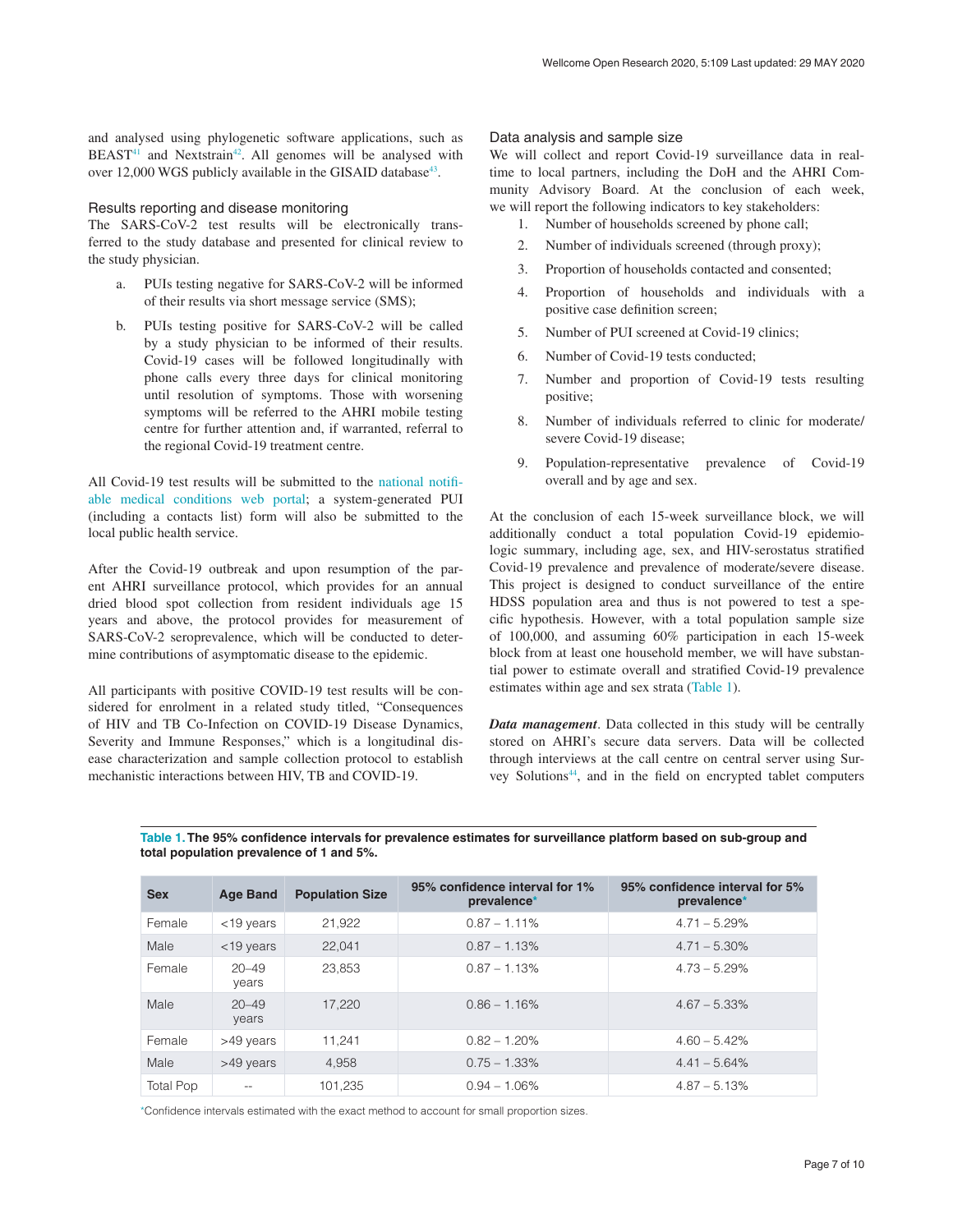using REDCap, and then securely uploaded to a central server. Collected specimens will be logged on CRF system and control lists generated to verify that all specimens have arrived at the laboratory. These lists will be electronically transferred to LIMS. An electronic study dashboard will assist operational teams in monitoring study progress. Database rules and constraints will be enforced on the master database to ensure that only valid data is stored. Personally identifiable data will be restricted to separate database tables accessible only to data management staff – these will never be shared with the research team.

#### Risks and benefits for participants

The protocol adheres to the provisions of the Covid-19-specific National Infection Prevention and Control Strategic Framework<sup>45</sup>, as well as research conduct guidance by national and international research oversight bodies. The main risk to study activities and participation is of SARS-CoV-2 transmission from in-person interactions between staff and study participants (i.e., at testing centres). Following a risk assessment<sup>35</sup>, we have implemented multiple control measures to minimize this risk, including: physical barriers; physical distancing; regular hand hygiene; and careful training on and use of standard operating procedures. Should it become impossible to comply with these provisions due to personal protective equipment supply shortages, case load, or other unforeseen challenges, surveillance will be paused, scaled back or terminated.

#### Consent and assent

This protocol builds on the consent procedures in place for the household surveillance protocol it is embedded in. All households contacted for this study have previously provided written consent to: (i) be approached via a telephone call to be asked to participate in research studies; (ii) electronic linkage of surveillance study records with their medical records; and (iii) the sharing of anonymized data in data repositories accessible to the broader scientific community.

In this study, all participants are asked to provide verbal informed consent<sup>35</sup> prior to telephone interviews, which will be recorded in accordance with Covid-19 specific guidance from the University of KwaZulu-Natal Biomedical Research Ethics Committee[46.](#page-9-0) Additionally, verbal consent for specimen collection and testing will be obtained (and recorded on the electronic case form) at the specimen collection point. Verbal recording of consent will remove the danger of transmitting SARS-COV-2 via the data collection tablet or a stylus. Any potential participants aged under 18 and not emancipated will be asked to provide recorded verbal assent after a responsible adult has provided informed consent.

#### Community engagement

The protocol was presented to both the DoH and the AHRI Community Advisory Board management committee and approved by both prior to submission for ethical approval. Bulk SMS messages are used to communicate Covid-19 information and study specific arrangements to the research population. Local radio stations will broadcast information on the study and feature interviews with study staff.

#### Ethical approval

The protocol received ethical approval from the University of KwaZulu-Natal Biomedical Research Ethics Committee on 2 April 2020 under reference BE290/16 and from the KwaZulu DoH Research Committee.

#### Dissemination policy

The key findings of this study will be prepared for dissemination as rapidly as possible, given the urgency of the Covid-19 epidemic. These will be provided to the DSI and other government decision-makers at national and provincial levels, including the provincial DoH. They will also be submitted to open-access pre-print servers and as open-access articles to peer-reviewed journals.

#### Study limitations

One limitation is the possibility of not re-interviewing the participant in the next round. On average, 12.0% (range 5.7%–16.9%) of HDSS participants are not re-interviewed the next year due to out migration, death, loss to follow-up or refusal. Over 80% of these losses are due to outmigration; however, 80% of these outmigrants remain household members, and are therefore accessible to collect outcome data. Additionally, for an acute infection with a relatively short symptom duration, the 15 weeks between surveillance contacts means that some proportion of cases will be missed. This limitation is mitigated to some extent by the two-weekly surveillance of 750 households, but the analytical power of this cohort will depend on the cumulative incidence of Covid-19 in the overall study population. Moreover, our study depends on symptomatic screening and proxy responses by heads of households, which will also be susceptible to under-reporting<sup>47-49</sup>. Proxy-based case identification will be augmented by documentation of cases from the study community presenting at the eleven primary health care clinics and one district hospital in the population study catchment area. Our ability to conduct a post-outbreak seroprevalence study will allow for detection of missed cases in this surveillance program, and ultimately serve a complementary role in epidemic description in this population.

#### **Discussion**

Widespread SARS-CoV-2 testing for surveillance and case identification has been established as a major priority in the epidemic response. Although testing capacity has been limited in many areas of the world, HDSS provide a pre-existing structure in resource-limited settings that is purpose-built for surveillance, with both expertise and infrastructure for conducting population-based surveys.

We have leveraged a HDSS to develop and implement a Covid-19 surveillance program in rural South Africa. In doing so, we focused on the following major considerations to ensure both optimal scientific methods and the safety of our staff and study population:

1. Total-population sampling, with enhanced surveillance of random sub-samples for early identification of high transmission areas and groups;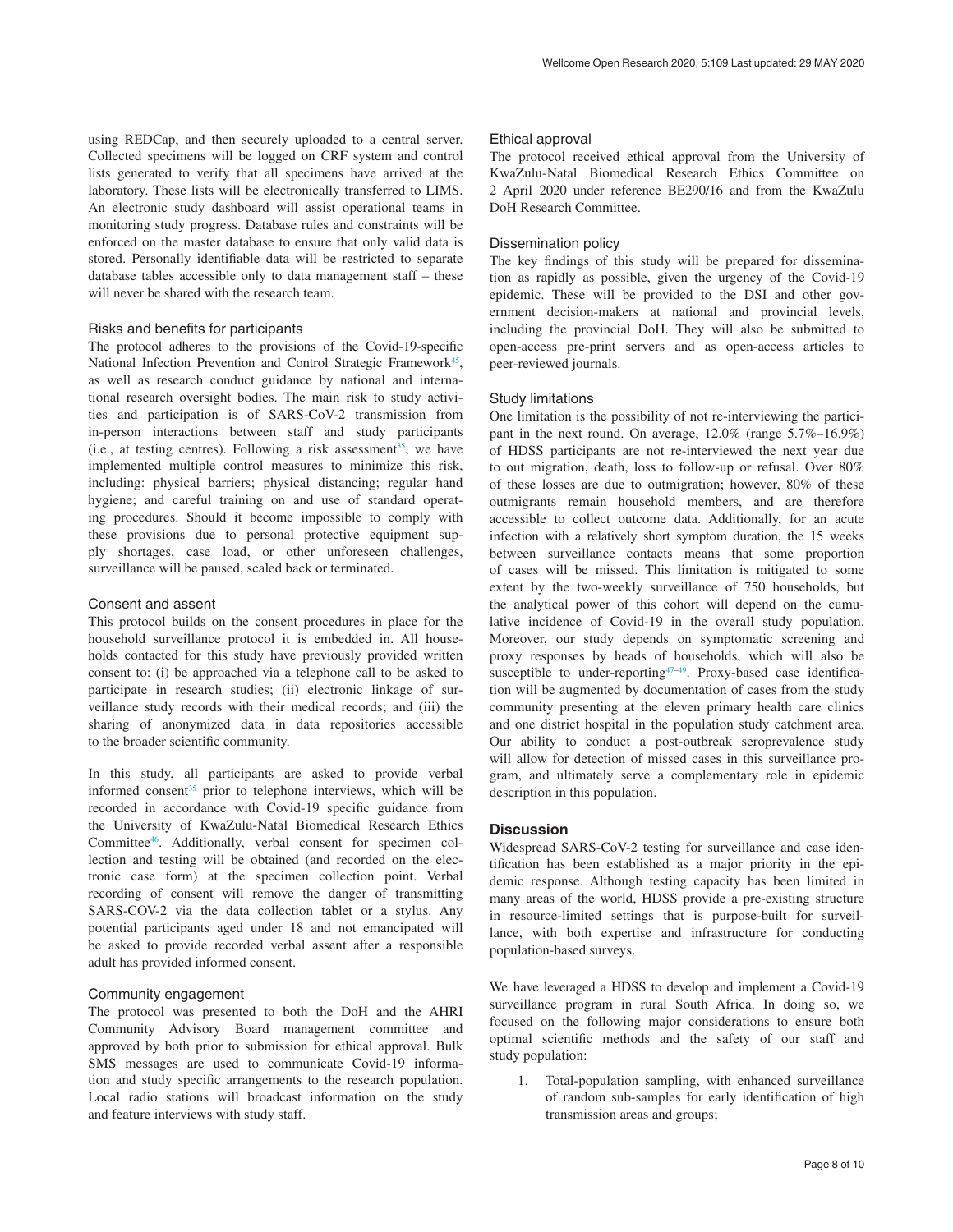- <span id="page-8-0"></span>2. Phone-based screening surveillance to minimize in-person contact;
- 3. Limiting all in-person interactions to persons under investigation;
- 4. Strict adherence to personal protective equipment use, well-trained staff using standardized operating procedures and risk mitigation plans, and hygiene measures in line with national and international guidelines;
- 5. Laboratory procedure conducted in a clinical research laboratory within good laboratory clinical practice guidelines;
- 6. Partnership with DoH and other government departments for case detection, reporting, contact tracing and to ensure all procedures fall within governmental guidance;
- 7. Real-time reporting of surveillance results to inform epidemic response and resource allocation.

Herein we report the details of our cohort design, questionnaires, data and reporting structures, and standard operating procedures in hopes that our project can be used to hel inform other similar programs elsewhere in the region.

#### Future data availability

A core set of the Covid-19 surveillance indicators and data will made available for the three SAPRIN nodes in the publicly accessible SAPRIN data repository [\(http://saprindata.samrc.](http://saprindata.samrc.ac.za/index.php/catalog) [ac.za/index.php/catalog\)](http://saprindata.samrc.ac.za/index.php/catalog). AHRI-specific data will be disseminated through the AHRI data repository ([https://data.africacentre.](https://data.africacentre.ac.za/) [ac.za/](https://data.africacentre.ac.za/)) within six months from the conclusion of the first 15-week

surveillance cycle. Both datasets will be linkable to existing core demographic surveillance data.

# **Data availability**

#### Underlying data

No underlying data are associated with this article.

#### Extended data

Zenodo: Protocol: Leveraging a demographic and health surveillance system for Covid-19 Surveillance in rural KwaZulu-Natal Supplementary Material. [https://doi.org/10.5281/](http://dx.doi.org/10.5281/zenodo.3837931) [zenodo.3837931](http://dx.doi.org/10.5281/zenodo.3837931)[35](#page-9-0)

This project contains the following extended data:

- Suppl Mat 1.docx (South African national Covid-19 screening algorithm)
- Suppl Mat 2.docx (Standard Operating Procedures)
- Suppl Mat 3.docx (Questionnaires)
- Suppl Mat 4.docx (Risk Assessment)
- Suppl Mat 5.docx (Informed consent wording)

Data are available under the terms of the [Creative Commons](https://creativecommons.org/licenses/by/4.0/legalcode) [Attribution 4.0 International license](https://creativecommons.org/licenses/by/4.0/legalcode) (CC-BY 4.0).

#### Acknowledgements

We would like to acknowledge the contribution of SAPRIN colleagues to the development of this protocol, specifically, Mark Collinson, SAPRIN Co-director; Stephen Tollman, Kathleen Kahn, Xavier Gomez-Olive Casas, MRC-Wits Agincourt; and Eric Maimela, DIMAMO University of Limpopo.

#### **References**

- 1. World Health Organisation: **Coronavirus disease (COVID-2019) situation reports.** 2020. **[Reference Source](https://www.who.int/emergencies/diseases/novel-coronavirus-2019/situation-reports)**
- 2. Ferguson N, Laydon D, Nedjati Gilani G, *et al.*: **Report 9: Impact of nonpharmaceutical interventions (NPIs) to reduce COVID19 mortality and healthcare demand.** 2020. **[Reference Source](https://www.who.int/emergencies/diseases/novel-coronavirus-2019/situation-reports)**
- 3. Kissler SM, Tedijanto C, Goldstein E, *et al.*: **Projecting the transmission dynamics of SARS-CoV-2 through the postpandemic period.** *Science.* 2020. **368**(6493): 860–868. **[PubMed Abstract](http://www.ncbi.nlm.nih.gov/pubmed/32291278)** | **[Publisher Full Text](http://dx.doi.org/10.1126/science.abb5793)** | **[Free Full Text](http://www.ncbi.nlm.nih.gov/pmc/articles/7164482)**
- 4. Intensive Care National Audit and Research Centre: **ICNARC report on COVID-19 in critical care: 24 April 2020.** London: ICNARC; 2020. **[Reference Source](https://r.search.yahoo.com/_ylt=AwrxgvkVtsheEyYAcwbnHgx.;_ylu=X3oDMTEyYmpyZWJzBGNvbG8Dc2czBHBvcwMxBHZ0aWQDQjg4NjdfMQRzZWMDc3I-/RV=2/RE=1590240918/RO=10/RU=https://www.icnarc.org/DataServices/Attachments/Download/f48efee2-d38b-ea11-9125-00505601089b/RK=2/RS=WeT31XgU35bFZaHSSLCfmqjxn6c-)**
- 5. Bi Q, Wu Y, Mei S, *et al.*: **Epidemiology and transmission of COVID-19 in 391 cases and 1286 of their close contacts in Shenzhen, China: a retrospective cohort study.** *Lancet Infect Dis.* 2020; S1473-3099(20)30287-5. **[PubMed Abstract](http://www.ncbi.nlm.nih.gov/pubmed/32353347)** | **[Publisher Full Text](http://dx.doi.org/10.1016/S1473-3099(20)30287-5)** | **[Free Full Text](http://www.ncbi.nlm.nih.gov/pmc/articles/7185944)**
- 6. Flaxman S, Mishra S, Gandy A, *et al.*: **Estimating the number of infections and the impact of non-pharmaceutical interventions on COVID-19 in European countries: technical description update.** *arXiv preprint arXiv: 200411342.* 2020. **[Reference Source](https://ui.adsabs.harvard.edu/abs/2020arXiv200411342F/abstract)**
- 7. CDC COVID-19 Response Team: **Preliminary estimates of the prevalence of selected underlying health conditions among patients with coronavirus disease 2019—United States, February 12–March 28, 2020.** *Morbidity and*

*Mortality Weekly Report.* 2020; **69**(13): 382–6. **[Reference Source](https://www.cdc.gov/mmwr/volumes/69/wr/mm6913e2.htm)**

- 8. Johnstone-Robertson SP, Mark D, Morrow C, *et al.*: **Social mixing patterns within a South African township community: implications for respiratory disease transmission and control.** *Am J Epidemiol.* 2011; **174**(11): 1246–55. **[PubMed Abstract](http://www.ncbi.nlm.nih.gov/pubmed/22071585)** | **[Publisher Full Text](http://dx.doi.org/10.1093/aje/kwr251)** | **[Free Full Text](http://www.ncbi.nlm.nih.gov/pmc/articles/3224253)**
- 9. le Polain de Waroux O, Cohuet S, Ndazima D, *et al.*: **Characteristics of human encounters and social mixing patterns relevant to infectious diseases spread by close contact: a survey in Southwest Uganda.** *BMC Infect Dis.* 2018; **18**(1): 172. **[PubMed Abstract](http://www.ncbi.nlm.nih.gov/pubmed/29642869)** | **[Publisher Full Text](http://dx.doi.org/10.1186/s12879-018-3073-1)** | **[Free Full Text](http://www.ncbi.nlm.nih.gov/pmc/articles/5896105)**
- 10. House T, Keeling MJ: **Household structure and infectious disease transmission.** *Epidemiol Infect.* 2009; **137**(5): 654–61.
- **[PubMed Abstract](http://www.ncbi.nlm.nih.gov/pubmed/18840319)** | **[Publisher Full Text](http://dx.doi.org/10.1017/S0950268808001416)** | **[Free Full Text](http://www.ncbi.nlm.nih.gov/pmc/articles/2829934)** 11. Nkengasong JN, Mankoula W: **Looming threat of COVID-19 infection in Africa: act collectively, and fast.** *Lancet.* 2020; **395**(10227): 841–2. **[PubMed Abstract](http://www.ncbi.nlm.nih.gov/pubmed/32113508)** | **[Publisher Full Text](http://dx.doi.org/10.1016/S0140-6736(20)30464-5)** | **[Free Full Text](http://www.ncbi.nlm.nih.gov/pmc/articles/7124371)**
- 12. Gilbert M, Pullano G, Pinotti F, *et al.*: **Preparedness and vulnerability of African countries against importations of COVID-19: a modelling study.** *Lancet.* 2020; **395**(10227): 871–7. **[PubMed Abstract](http://www.ncbi.nlm.nih.gov/pubmed/32087820)** | **[Publisher Full Text](http://dx.doi.org/10.1016/S0140-6736(20)30411-6)** | **[Free Full Text](http://www.ncbi.nlm.nih.gov/pmc/articles/7159277)**
- 13. El-Sadr WM, Justman J: **Africa in the Path of Covid-19.** *N Engl J Med.* 2020. **[PubMed Abstract](http://www.ncbi.nlm.nih.gov/pubmed/32302075)** | **[Publisher Full Text](http://dx.doi.org/10.1056/NEJMp2008193)**
- 14. Palagyi A, Marais BJ, Abimbola S, *et al.*: **Health system preparedness for**